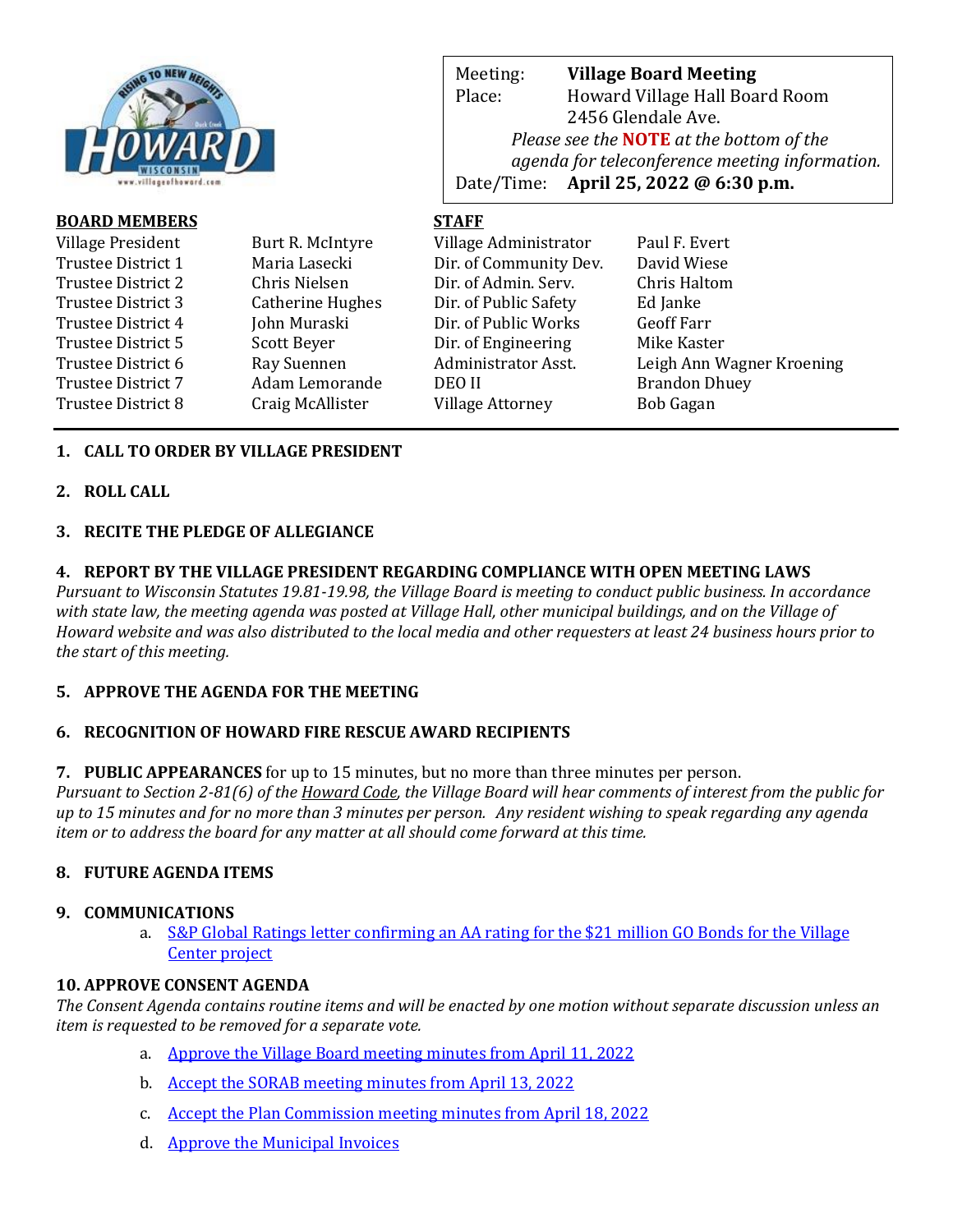| e. | <b>Approve the Operator Licenses</b><br>Operator licenses, per s. 125.17 of the Wisconsin Statutes and s. 12.02(4)(h) of the Howard Municipal<br>Code, if approved, are valid for a period of up to two years expiring on June 30.<br>i. Cory F. Hermsen<br>ii. Deanna J. Kramer<br>iii. Catherine S. Mills<br>iv. Alexander Rojas<br>v. Terri L. Wilinski |                                 |  |
|----|------------------------------------------------------------------------------------------------------------------------------------------------------------------------------------------------------------------------------------------------------------------------------------------------------------------------------------------------------------|---------------------------------|--|
| f. | Approve the following renewal 2022-2023 Class A beer license applications:                                                                                                                                                                                                                                                                                 |                                 |  |
|    | Fleet Farm Group, 213 N Taylor St.                                                                                                                                                                                                                                                                                                                         | Pamela Jean Call-Agent          |  |
|    | Fleet Farm Group, 201 N Taylor St.                                                                                                                                                                                                                                                                                                                         | Pamela Jean Call-Agent          |  |
| g. | Approve the following renewal 2022-2023 Class A beer and liquor license applications:                                                                                                                                                                                                                                                                      |                                 |  |
|    | CW Enterprises d/b/a Maplewood Shell, 4720 Milltown Rd.                                                                                                                                                                                                                                                                                                    | Hugh Swanson-Agent              |  |
|    | Kwik Trip #725, 399 Cardinal Lane                                                                                                                                                                                                                                                                                                                          | Susan Fuller - Agent            |  |
|    | True North Energy, d/b/a /True North #821, 1575 Lineville Rd.                                                                                                                                                                                                                                                                                              | Daniel J. Pamperin-Agent        |  |
|    | Varsha d/b/a Express Pantry, 2522 Glendale Ave.                                                                                                                                                                                                                                                                                                            | Varsha B.Patel-Agent            |  |
|    | Velp Avenue Shell d/b/a Bay Port Shell, 2401 Velp Ave.                                                                                                                                                                                                                                                                                                     | Zachary Clark-Agent             |  |
|    | Walgreen's #06569, 464 Cardinal Lane                                                                                                                                                                                                                                                                                                                       | Andy S. Hartman-Agent           |  |
|    | Wisconsin CVS Pharmacy LLC, 2400 Velp Ave.                                                                                                                                                                                                                                                                                                                 | Rebecca Van Lanen - Agent       |  |
| h. | Approve the following renewal 2022-2023 Class B beer license applications:                                                                                                                                                                                                                                                                                 |                                 |  |
|    | DCSA Clubhouse, 775 Riverview Dr.                                                                                                                                                                                                                                                                                                                          | Wayne Gilson-Agent              |  |
| i. | Approve the following renewal 2022-2023 Class B beer and liquor license applications:                                                                                                                                                                                                                                                                      |                                 |  |
|    | Anduzzi's of Howard d/b/a Anduzzi's Sports Club, 2555 Lineville Rd. Anthony Szymanski Agent                                                                                                                                                                                                                                                                |                                 |  |
|    | Avenue Bar, 1745 Velp Ave.                                                                                                                                                                                                                                                                                                                                 | Steven J VanStraten-Agent       |  |
|    | CB's Tap, 1674 Velp Ave.                                                                                                                                                                                                                                                                                                                                   | Harold J. Heuvelmans            |  |
|    | Narrow Bridge Brewhouse, 2840 Shawano Ave.                                                                                                                                                                                                                                                                                                                 | Scott Vann-Agent                |  |
|    | Olde 41, 1966 Velp Ave.                                                                                                                                                                                                                                                                                                                                    | Lynn J. Vandervest-Agent        |  |
|    | Red Lantern Food and Spirits, 1642 Velp Ave.                                                                                                                                                                                                                                                                                                               | Carl William Schuelke-Agent     |  |
|    | Rock Garden, 1951 Bond St.                                                                                                                                                                                                                                                                                                                                 | Aaron A.Wolf Agent              |  |
|    | Symba's Bar and Grill, 2334 Velp Ave.                                                                                                                                                                                                                                                                                                                      | Ben Symes Agent                 |  |
|    | TSL Rocks Inc d/b/a Timsan's Japanese Steakhouse, 1773 B Cardinal Lane                                                                                                                                                                                                                                                                                     |                                 |  |
|    |                                                                                                                                                                                                                                                                                                                                                            | <b>Timothy Scott Long-Agent</b> |  |
| j. | Approve the following renewal 2022-2023 Nightclub License applications:                                                                                                                                                                                                                                                                                    |                                 |  |
|    | i. Anduzzi's of Howard, 2555 Lineville Road                                                                                                                                                                                                                                                                                                                | Anthony Szymanski - Agent       |  |
|    | ii. Narrow Bridge Brewhouse, 2840 Shawano Ave.                                                                                                                                                                                                                                                                                                             | Scott Vann - Agent              |  |
|    | iii. Rock Garden, 1951 Bond St.                                                                                                                                                                                                                                                                                                                            | Aaron A. Wolf - Agent           |  |
| k. | <u>Approve Construction Change Order #6 to MCC Inc. for the Regional Pond construction project</u><br>involving a \$31,225.12 increase                                                                                                                                                                                                                     |                                 |  |

l. [Approve Construction Change Order #1 to PTS Contractors Inc. for the Marley Street utilities](https://www.villageofhoward.com/DocumentCenter/View/8283/10l-CO-1-Marley-Street-utilities)  [project involving an \\$70,243.71](https://www.villageofhoward.com/DocumentCenter/View/8283/10l-CO-1-Marley-Street-utilities) decrease